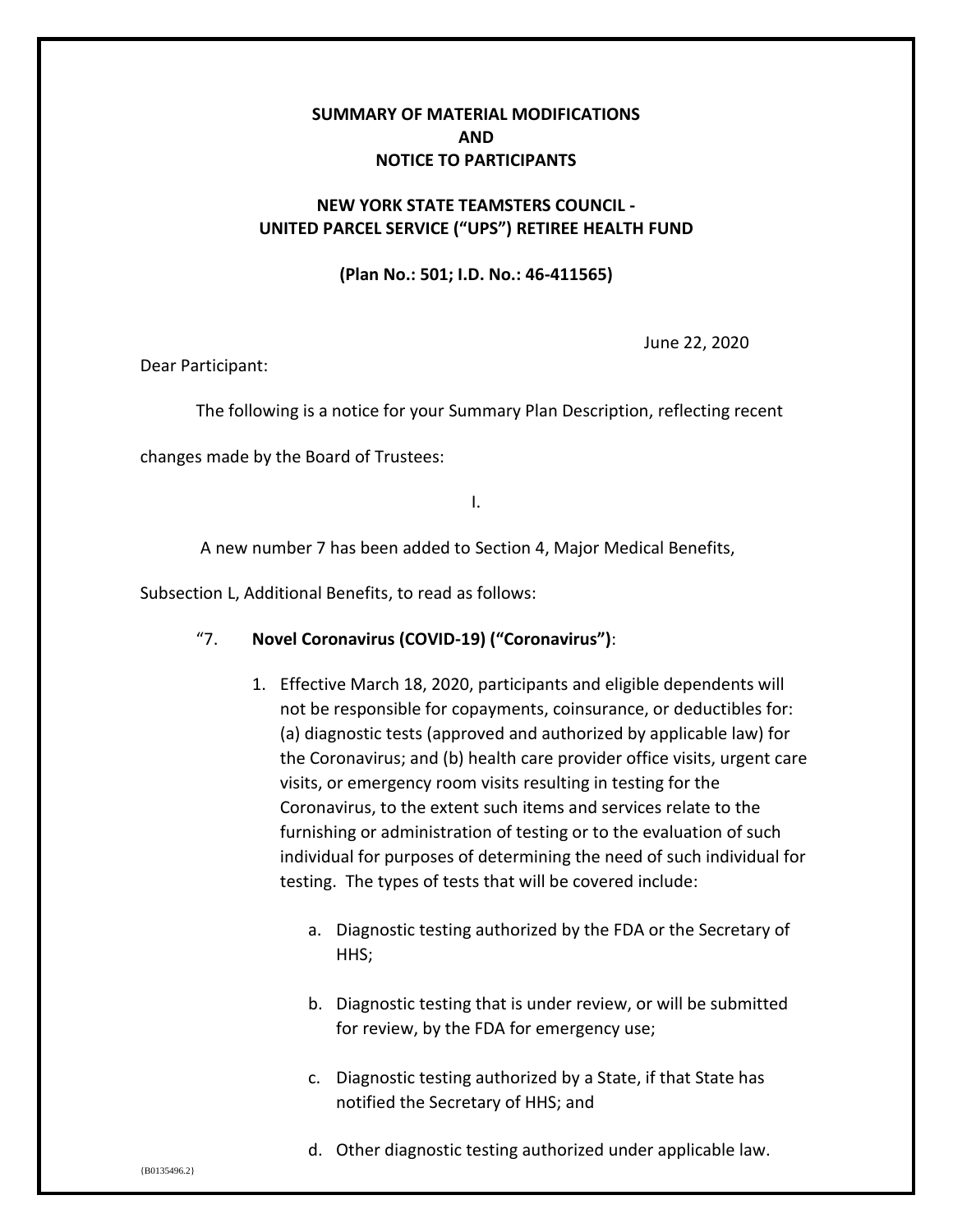- 2. Effective March 18, 2020, the Fund waives any preauthorization (or other medical management) requirements for diagnostic tests for the Coronavirus.
- 3. Effective April 9, 2020, the Fund will pay in full benefits for any Coronavirus-related treatment, for services otherwise covered by the Plan, through September 7, 2020. This includes co-pays for inpatient admissions, observation care, skilled nursing, ambulance, home care, or any claim for an otherwise-covered service that is filed with a confirmed diagnosis for the Coronavirus.
- 4. Effective May 2, 2020, for 90 days from that date (unless extended by the New York Department of Financial Services), the Fund will waive co-pays, coinsurance and deductibles on outpatient mental health services rendered by In-Network Providers to Members who are "essential workers," provided that such services are otherwise covered under the Plan. For this purpose, "essential workers" include:
	- a. Individuals who are, or were, during the current state of emergency due to the Coronavirus, employed as health care workers, first responders, or in any position within a nursing home, long-term care facility, or other congregate care setting, including:
		- i. Correction/parole/probation officers;
		- ii. Direct care providers;
		- iii. Firefighters;
		- iv. Health care practitioners, professionals, aides, and support staff (*e.g.*, physicians, nurses, and public health personnel);
		- v. Medical specialists;
		- vi. Nutritionists and dietitians;
		- vii. Occupational/physical/recreational speech therapists;
		- viii. Paramedics/emergency medical technicians;
		- ix. Police officers;
		- x. Psychologists/psychiatrists; and
		- xi. Residential care program managers; and
	- b. Individuals who are, or were, during the current state of emergency due to the Coronavirus, employed as essential employees who directly interact with the public while working, including: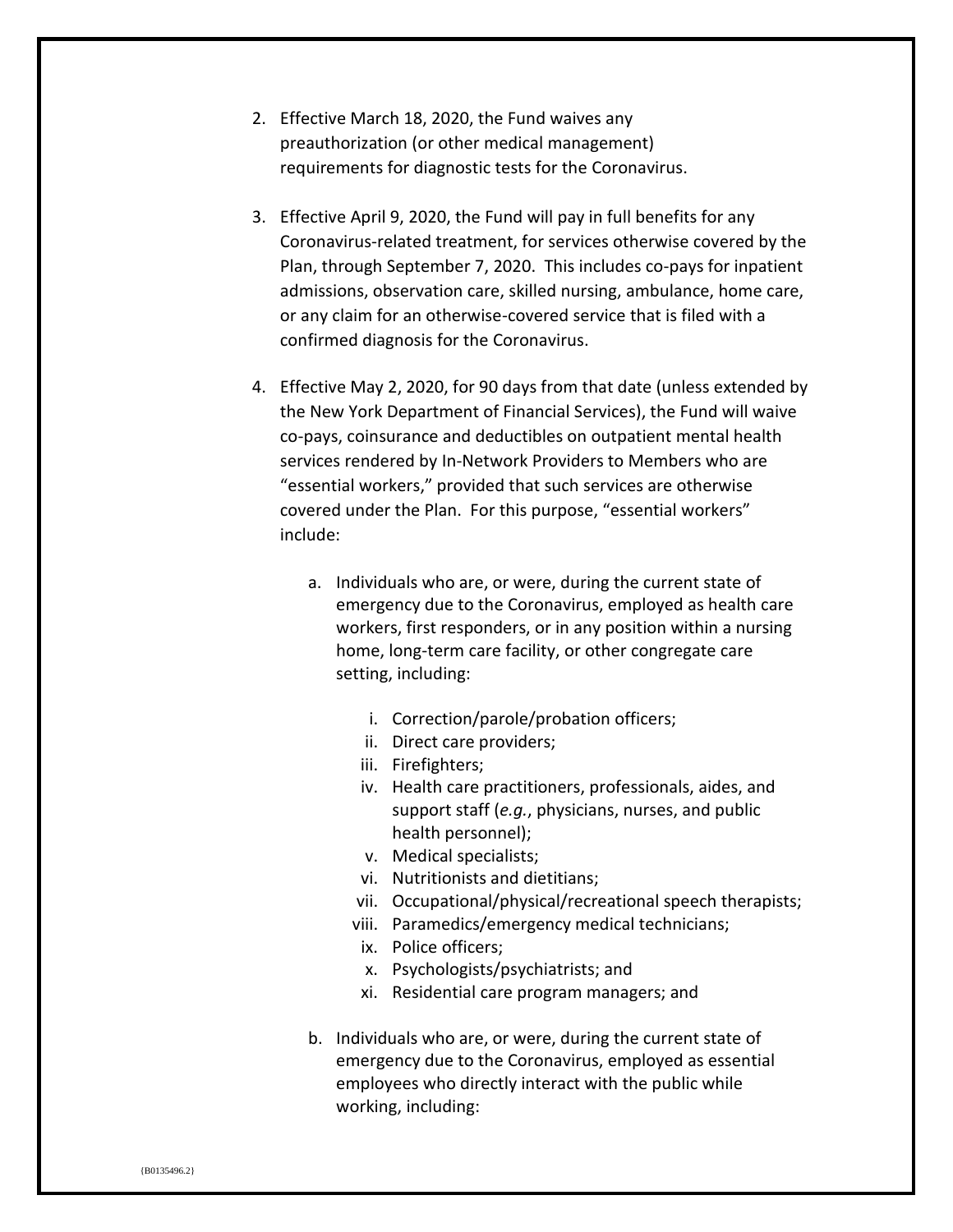- i. Animal care workers (*e.g.*, veterinarians);
- ii. Automotive service and repair workers;
- iii. Bank tellers and other bank workers;
- iv. Building code enforcement workers;
- v. Childcare workers;
- vi. Client-facing case managers and coordinators;
- vii. Counselors (*e.g.*, mental health, addiction, youth, vocational, crisis, etc.);
- viii. Delivery workers;
- ix. Dentists and dental hygienists;
- x. Essential construction workers at occupied residences or buildings;
- xi. Faith-based leaders (*e.g.*, chaplains and clergy members);
- xii. Field investigators/regulators for health and safety;
- xiii. Food service workers;
- xiv. Funeral home workers;
- xv. Hotel/motel workers;
- xvi. Human services providers;
- xvii. Laundry and dry-cleaning workers;
- xviii. Mail and shipping workers;
- xix. Maintenance and janitorial/cleaning workers;
- xx. Optometrists, opticians, and supporting staff;
- xxi. Retail workers at essential businesses (*e.g.*, grocery stores, pharmacies, convenience stores, gas stations, and hardware stores);
- xxii. Security guards and personnel;
- xxiii. Shelter workers and homeless support staff;
- xxiv. Social workers;
- xxv. Teachers/professors/educators;
- xxvi. Transit workers (*e.g.*, airports, railways, buses, and forhire vehicles);
- xxvii. Trash and recycling workers; and
- xxviii. Utility workers.
- c. The Fund may request any documentation or information necessary for it to confirm that a Member is an essential worker."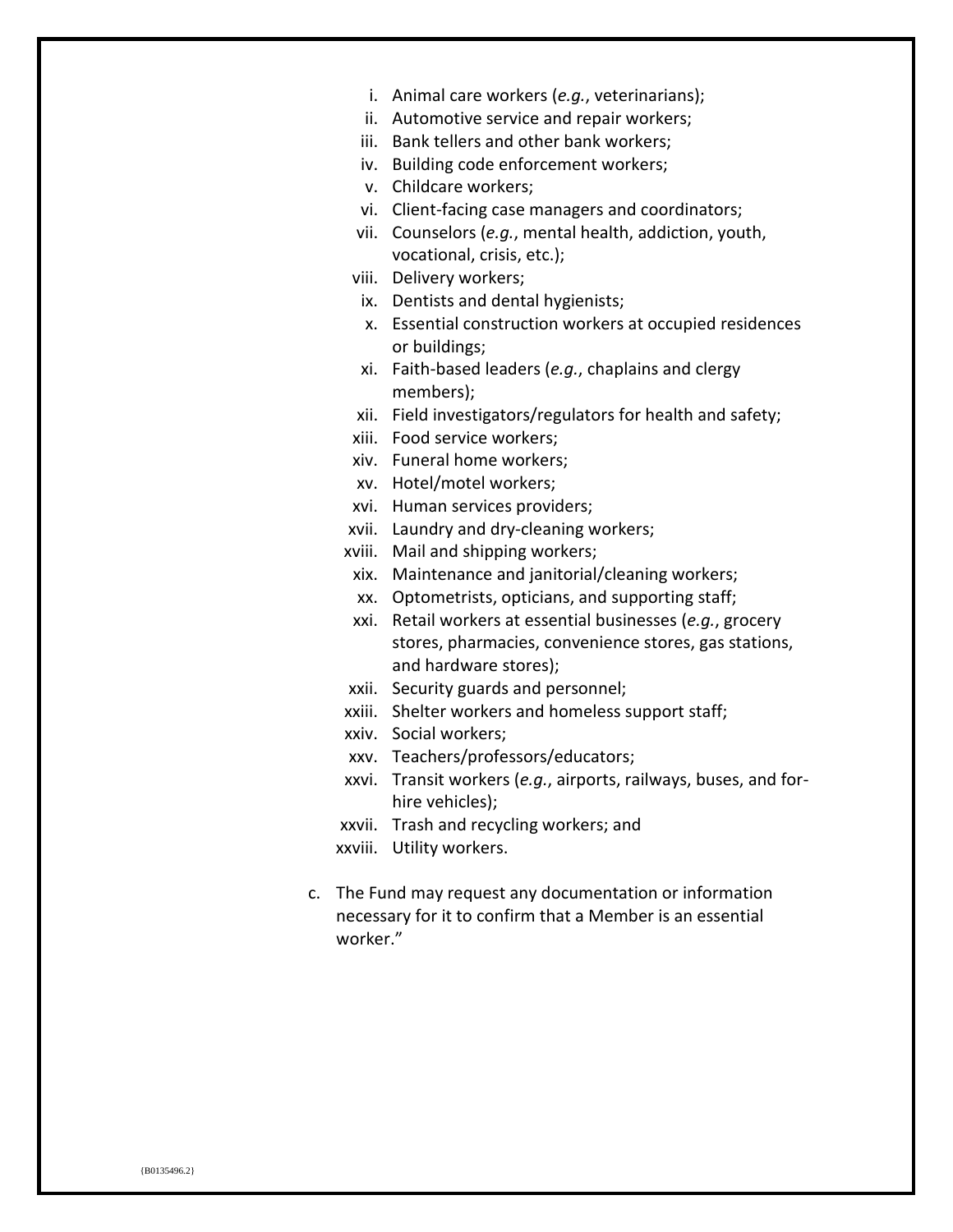The list of Trustees on page 108 in Section 12, General Information and ERISA

Rights, was updated to read as follows:

## **LABOR TRUSTEES**

**John A. Bulgaro, Co-Chairman**  Teamsters Local Union No. 294 Labor Temple 890 Third Street Albany, New York 12206-1632

**Brian K. Hammond** Teamsters Local Union No. 687 14 Elm Street Potsdam, New York 13676

**Mark D. May**  Teamsters Local Union No. 317 P.O. Box 11037 Franklin Square Station Syracuse, New York 13218-1037

**George Harrigan**  Teamsters Local Union No. 449 2175 William Street Buffalo, New York 14206

## **EMPLOYER TRUSTEES**

**Michael S. Scalzo, Sr., Co-Chairman**  ABF Freight System, Inc. 7 Depot Hill Road Enfield, Connecticut 06082

## **BJ Dorfman**

United Parcel Service 55 Glen Lake Parkway Building 1, Floor 5 Atlanta, GA 30328

#### **Mark Gladfelter**

YRC Worldwide 100 Roadway Drive Carlisle, Pennsylvania 17015

**Samuel Pilger** 

Transport Employers Association 700 South Waverly Road Holland, Michigan 49424